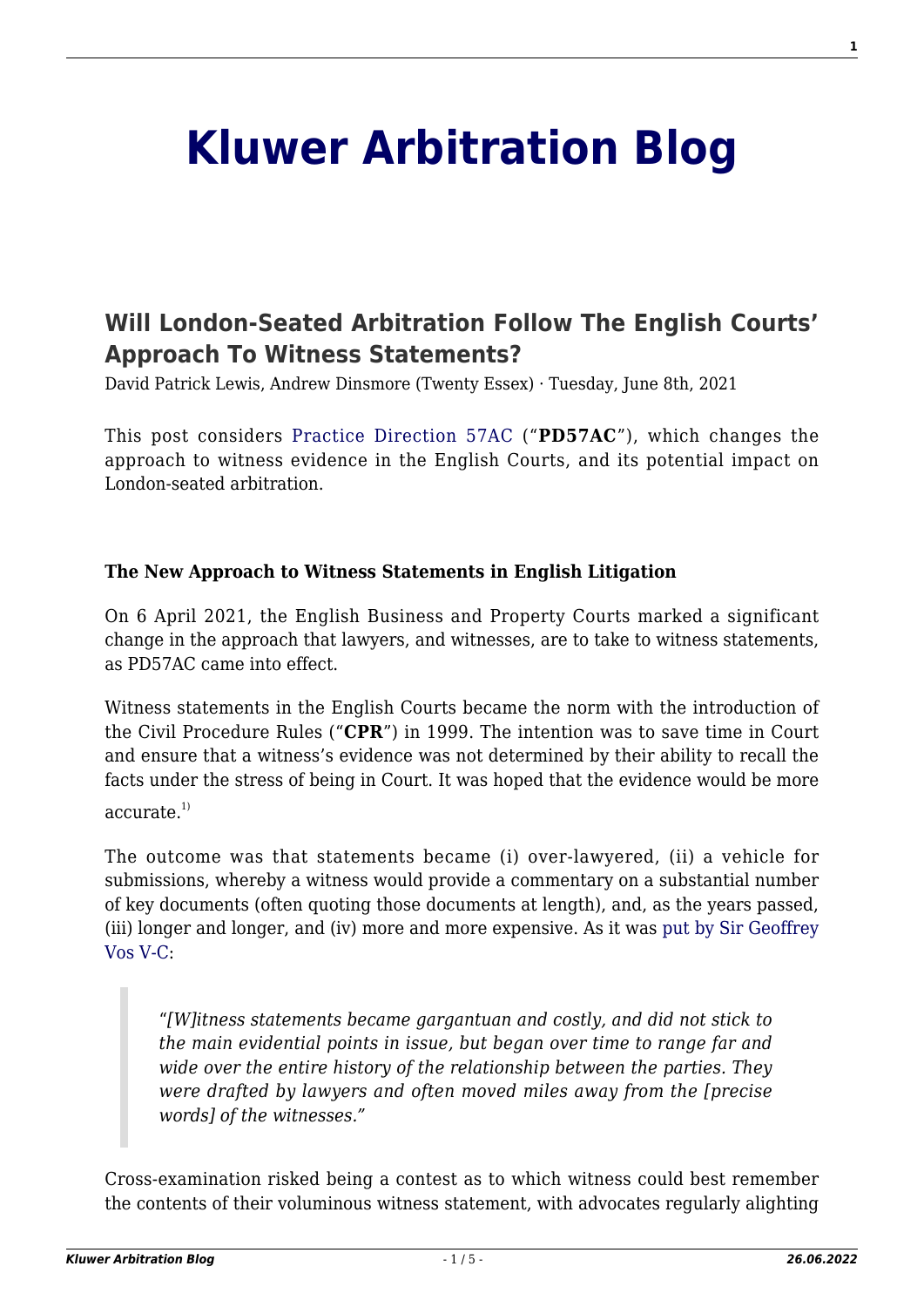upon a word the meaning of which the witness did not know.

PD57AC seeks to address these issues in relation to trial witness statements as follows:

- 1. The purpose of a trial witness statement is to set out in writing the evidence in chief that a witness of fact would give if they were allowed to give oral evidence (para. 2.1).
- 2. Trial witness statements are important in informing the parties and the Court of the evidence a party intends to rely on (para. 2.2).
- 3. A trial witness statement must contain only (para. 3.1):
	- $\circ$  evidence as to matters of fact that need to be proved at trial by the evidence of witnesses in relation to one or more of the issues of fact to be decided; and
	- $\circ$  the evidence as to such matters that the witness would be asked by the relevant party to give, and the witness would be allowed to give, if they were called to give oral evidence at trial.
- 4. A trial witness statement must set out only matters of fact of which the witness has personal knowledge that are relevant, and must identify by list what documents, if any, the witness has referred to for the purpose of providing the evidence in their trial witness statement (para. 3.2).
- 5. The witness is not only required to provide the statement of truth but also required to sign a 'confirmation of compliance' making clear the understanding that the witness statement is only to contain matters of fact of which they have personal knowledge (para. 4.1).
- 6. The legal representative also has to sign a 'certificate of compliance' with PD57AC (para. 4.3).
- 7. The Court has the full range of sanctions if there is non-compliance, including a refusal of permission to rely on, or strike out part or all of, the witness statement (paras. 5.1-5.2).

PD57AC has led to a sea-change in the preparation of witness statements:

- 1. Prior to PD57AC, lawyers could spend weeks, or sometimes months, meticulously reviewing disclosure and piecing together a narrative, often with an answer to perceived weaknesses. This could all precede the involvement of the witness. Following this process, the witness would review, (possibly) amend and sign.
- 2. Following PD57AC, the process is far more witness-led; it starts with interviews and/or questionnaires with the witness, seeking to elicit "own words", much like oral

examination-in-chief.<sup>2)</sup> The lawyer's job is now to bring those answers together into the witness's own language, following which the draft goes back and forth between the witness and the lawyer numerous times until it is what the witness would say orally.

3. As to content, whereas before the statement could be a behemoth covering every aspect of the case by reference to hundreds of pages of exhibits, it is now limited solely to what the witness wishes to contribute as factual evidence. In the Commercial Court, it should be no more than 30 pages in length.

In our view, this is a welcome change that seeks to ensure the Court will be provided with the best approximation of a witness's evidence-in-chief to it being given orally.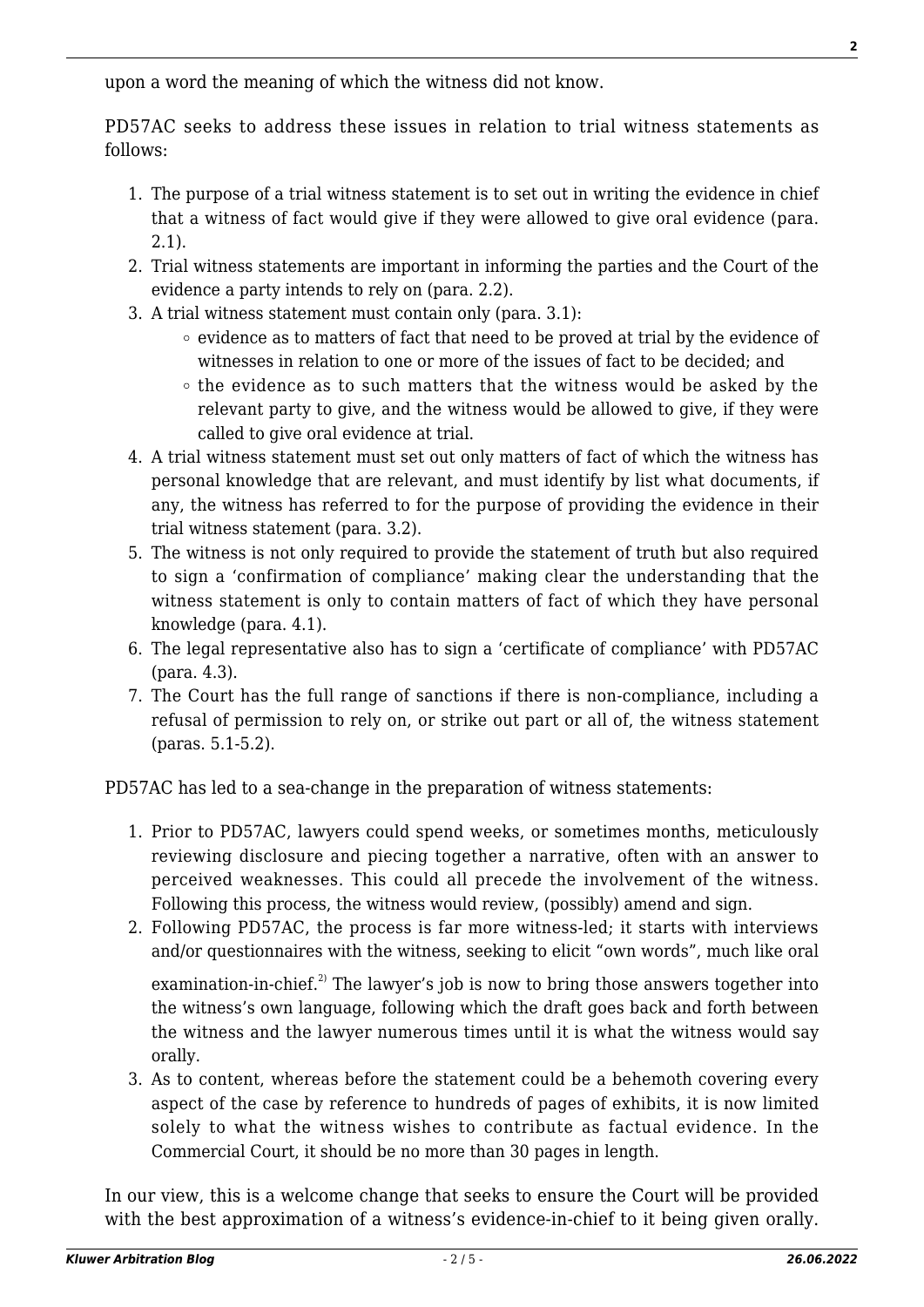There will be less need for the Judge to decipher the witness' true evidence from cross-examination. Early experience suggests it shortens witness statements and reduces the costs of drafting.

However, the old process of providing a narrative on the underlying documents may not be gone. This may now form part of a longer skeleton argument for use at trial, as is more appropriate for submissions, subject again to page limits (50 pages in the Commercial Court).

# **The Impact on International Arbitration**

Until this recent development, the approach to witness statements in commercial litigation and arbitration in London has been much the same. The significant shift in the English Court's approach begs the question of what will now happen in Londonseated arbitration.

The interface between arbitration and litigation in London lies in applications to the curial English Courts under the [Arbitration Act 1996](https://www.legislation.gov.uk/ukpga/1996/23/contents). In that context, Baker J (who chaired the working group that led to PD57AC), had previously made statements seeking to limit over-lawyerly witness evidence in *[Orascom TMT Investments SARL v](https://www.bailii.org/ew/cases/EWHC/Comm/2018/985.html) [VEON Ltd](https://www.bailii.org/ew/cases/EWHC/Comm/2018/985.html)* [2018] EWHC 985 (Comm), §5 and *[Exportadora de Sal S.A de C.V v](https://www.bailii.org/ew/cases/EWHC/Comm/2018/224.html) [Corretaje Maritimo Sud-America no Inc.](https://www.bailii.org/ew/cases/EWHC/Comm/2018/224.html)* [2018] EWHC 224 (Comm), §25.

In terms of arbitration itself, the London Maritime Arbitrators Association ("**LMAA**") has moved first and adopted a similar approach to PD57AC in Sch. 4, para. 2 of its [2021 Terms](https://lmaa.london/wp-content/uploads/2021/04/LMAA-Terms-2021.pdf), applicable to arbitrations commenced after 1 May 2021.

Whilst other major London arbitral institutions confer powers on the tribunal to control witness evidence, there is, as yet, no real guidance on the correct approach to its content:

- 1. The [ICC Rules \(2021\),](https://iccwbo.org/content/uploads/sites/3/2020/12/icc-2021-arbitration-rules-2014-mediation-rules-english-version.pdf) provide the tribunal with the power to limit the length and scope of written evidence in the Expedited Procedure Rules (Appendix VI, Art. 3(4)), and make a similar broad suggestion "*so as to avoid repetition and maintain a focus on key issues"* as a possible Case Management Technique (Appendix IV, para. (e)), but there is nothing which makes clear the correct approach to the preparation of such statements.
- 2. The [LCIA Rules \(2020\),](https://www.lcia.org/Dispute_Resolution_Services/lcia-arbitration-rules-2020.aspx) provide the tribunal with powers to decide the manner, form and limit of such statements (Art. 20.4) but, again, there is no guidance as to the correct approach to their preparation more generally.
- 3. The [IBA Rules on the Taking of Evidence in International Arbitration \(2020\),](https://www.ibanet.org/MediaHandler?id=def0807b-9fec-43ef-b624-f2cb2af7cf7b) Art. 4(5)(b) (which is unchanged from their 2010 iteration) states that a witness statement shall contain "*a full and detailed description of the facts, and the source of the witness's information as to those facts, sufficient to serve as that witness's evidence in the matter in dispute. Documents on which the witness relies that have not already been submitted shall be provided.*"

On one view, that IBA Rules are an invitation to the fuller narrative statements away

**3**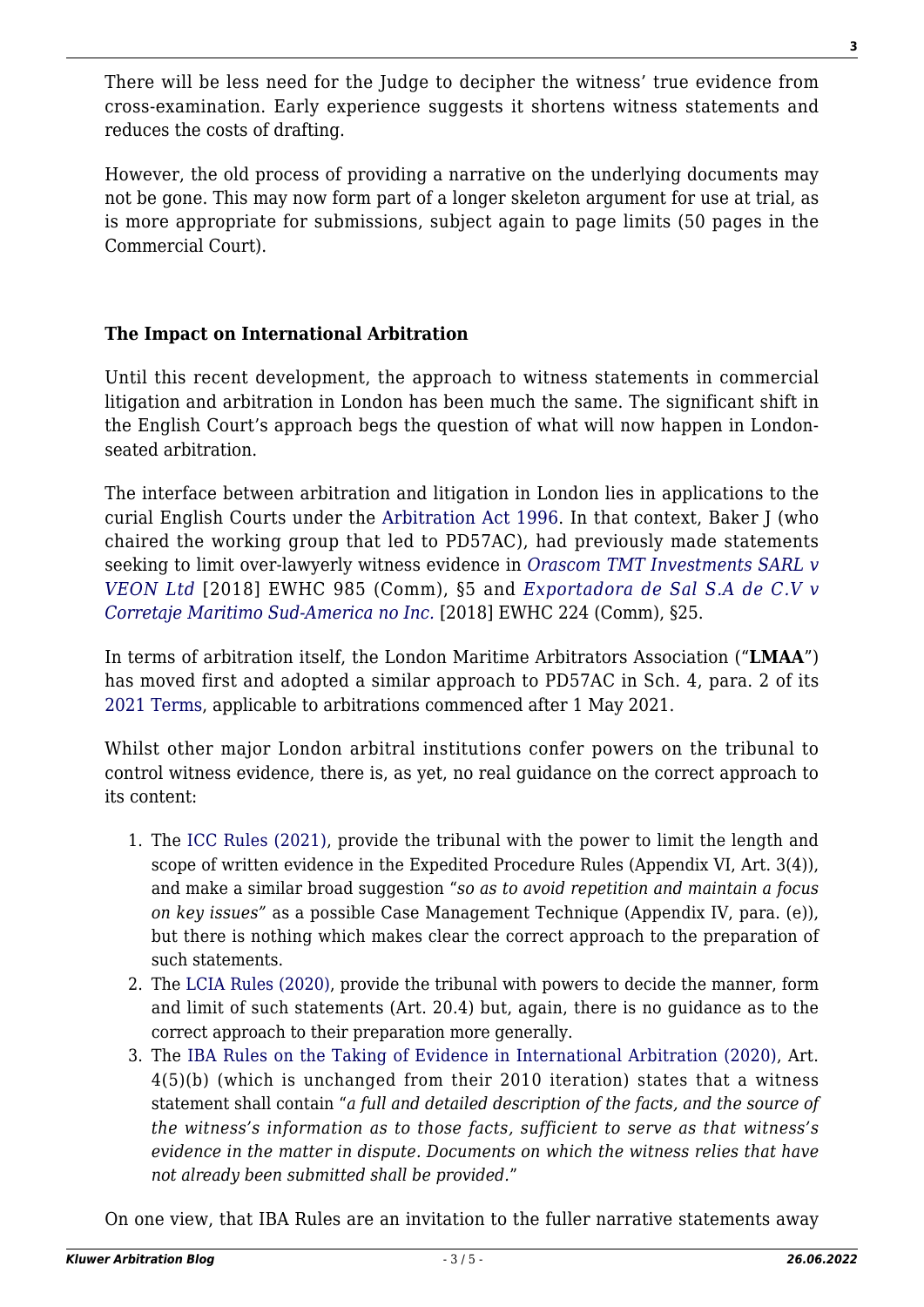from which PD57AC is trying to steer. It has, however, been rightly acknowledged in this context that best practice already involves "*adoption of the words actually used by the witness"*, *"[not] finessing evidence to express it in terms that fit neatly with a legal argument or concept"*, *"[confining] the statement to events of which the witness has direct knowledge"* and "*[not having] a witness comment on or explain every document*

*in the case".*3)

## **Conclusion**

PD57AC will have a big, and we think positive, impact on the approach to and contents of witness evidence in the English Courts. The LMAA has followed the Courts' lead. It remains to be seen whether others follow suit. On the one hand, the consensual nature of arbitration might be used as the basis to say that the parties should be left to take their own course in relation to the presentation of their witness evidence. On the other hand, provisions akin to PD57AC would not look out of place amidst the increasing codification of the procedures in institutional rules.

Whilst there is already scope to take the same approach under the ICC and LCIA Rules, in our view those institutions should consider similar provisions to PD57AC being made explicit in their rules (even if they are less prescriptive), and the IBA might usefully consider similar guidance. The result would be that neither party would feel at a disadvantage if it did not provide its entire case, and argument, in its client's witness statements. In our view, this would be a further positive step towards rebalancing the use of witness evidence in the London dispute resolution landscape.

### **Profile Navigator and Relationship Indicator**

[Learn how](https://www.wolterskluwer.com/en/solutions/kluwerarbitration/practiceplus?utm_source=arbitrationblog&utm_medium=articleCTA&utm_campaign=article-banner) **[Kluwer Arbitration Practice Plus](https://www.wolterskluwer.com/en/solutions/kluwerarbitration/practiceplus?utm_source=arbitrationblog&utm_medium=articleCTA&utm_campaign=article-banner)** [can support you.](https://www.wolterskluwer.com/en/solutions/kluwerarbitration/practiceplus?utm_source=arbitrationblog&utm_medium=articleCTA&utm_campaign=article-banner)

*To make sure you do not miss out on regular updates from the Kluwer Arbitration Blog, please subscribe [here](http://arbitrationblog.kluwerarbitration.com/newsletter/). To submit a proposal for a blog post, please consult our [Editorial Guidelines.](http://arbitrationblog.kluwerarbitration.com/editorial-guidelines/)*

Offers 6,200+ data-driven arbitrator, expert witness and counsel profiles and the ability to explore relationships of 13,500+ arbitration practitioners and experts for potential conflicts of interest.